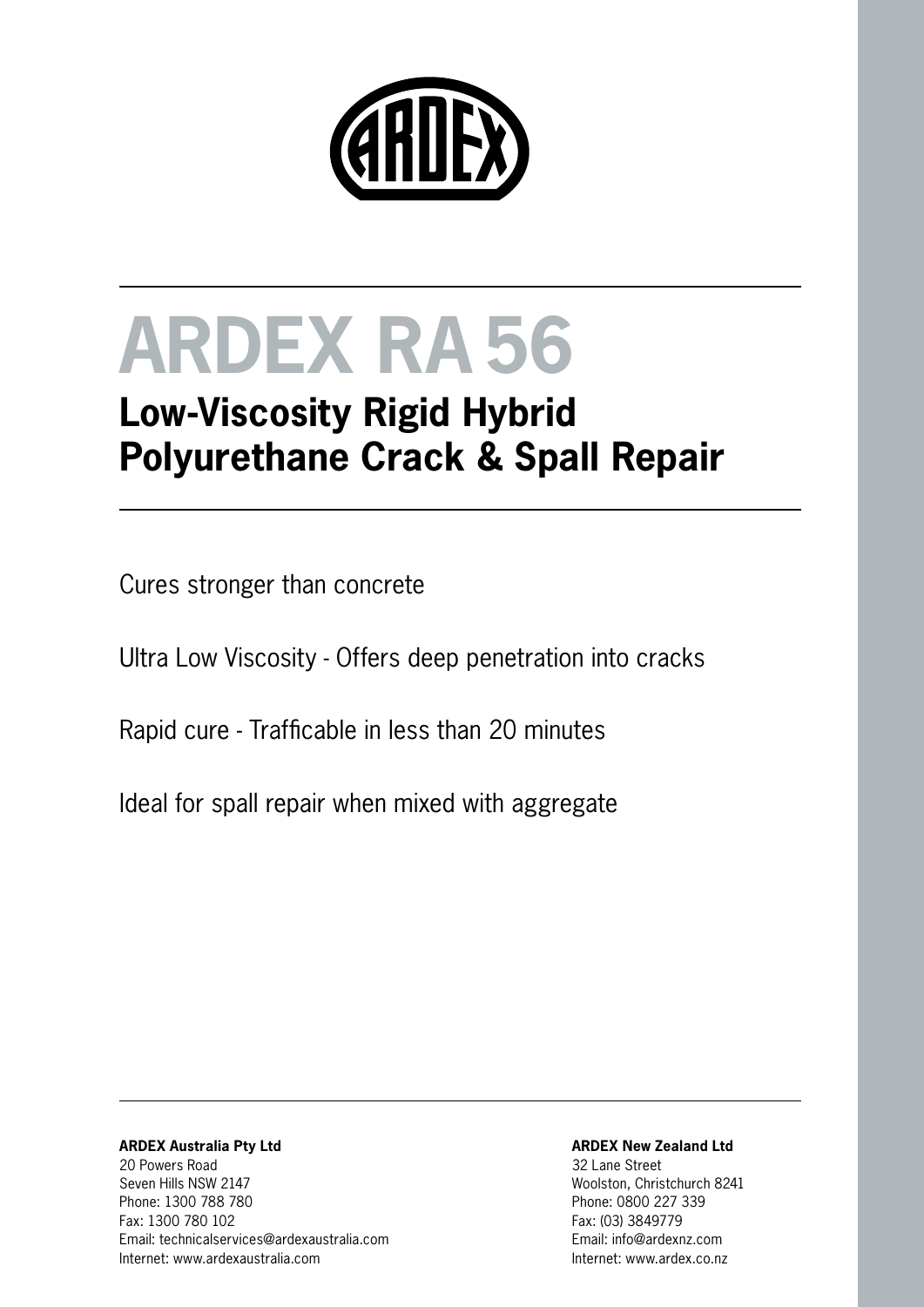# **ARDEX RA56**

### **Low-Viscosity Rigid Hybrid Polyurethane Crack & Spall Repair**

#### **DESCRIPTION**

ARDEX RA 56 is an ultra-low viscosity, 2-component hybrid polyurethane adhesive. It is a rapid curing concrete repair material used when minimal down time is crucial. Its low viscosity offers deep penetration into hairline cracks for a structural repair. The addition of dry, bagged aggregate makes a quality spall repair product that is ready for grinding and open to traffic in less than 1 hour.

#### **INSTRUCTIONS**

Always be sure the bonding surfaces are prepared in advance before starting a new cartridge or mixing product. If possible, schedule dispensing to consume an entire cartridge at one time with no interruption of the flow.

#### **SURFACE PREPARATION**

Old concrete must be clean, completely dry with no presence of moisture and profiled or textured. New concrete must be a minimum of 28 days old. Before using ARDEX RA 56, make sure that the surfaces to be bonded are sound and clean so there is no dust, dirt, grease, wax, oil, or any other contaminant present. Smooth surfaces should be mechanically roughened with a wire brush or sand paper before application.

#### **CARTRIDGE SET-UP**

Whilst preparing cartridge, keep in an upright position to prevent material from leaking from cartridge.

- 1. Shake cartridge vigorously for 10 seconds, then stand cartridge upright for 1 minute.
- 2. Insert cartridge into caulking gun. Hold cartridge at a slightly upward angle and slowly dispense a small amount of material into a disposable container until both materials flow evenly from the cartridge. (Caution: material may suddenly squirt out). Follow instructions on mixing nozzle tape and install flow control and mixing nozzle onto cartridge and secure by threading in a clockwise direction.
- 3. Air bubbles must be purged prior to use. Point mixing nozzle straight up and slowly apply pressure to the trigger moving the product up through the mixing nozzle until it reaches the tip. Next, point upward at 45 degrees and dispense one full stroke into a disposable container. The product is now ready to use. Use the product by dispensing with slow, steady strokes. A dry bagged aggregate may be added for larger repairs. Mix up to 3 parts aggregate to 1 part of mixed ARDEX RA 56. The

use of an aggregate may extend curing times. Cartridge is fully dispensed when plunger reaches halfway.

#### **BULK KIT SET-UP**

ARDEX RA 56 can be mixed with clean, dry, mediumgrade sand.

- 1. For best results have all equipment and materials ready to go. The ratio of sand to product should be approximately 2:1 by volume. Pre-measure the sand needed.
- 2. When using the ARDEX RA 56 bulk kit, quickly but thoroughly mix only the amount required for the repair (50% of Part A with 50% of Part B) with a small drill mixer at low speed for a maximum of 20 seconds. While one person is still mixing Part A & B, have a second person swiftly add the pre-measured dry sand until a homogenous, lump-free mortar mix is achieved. Rapidly scrape the bottom and sides of the pail to assure good mix.
- 3. After mixing, product must be placed within 5 minutes at 24°C. Cure time will vary depending on ambient and substrate temperature. Pour and finish trowel immediately (do not over trowel due to fast cure of the product). Only mix the quantity that can be mixed and placed within 5 minutes; maximum of half the kit at a time.

#### **CRACK REPAIR**

#### **Preparation**

Prepare crack or spall prior to starting a cartridge or mixing bulk product.

Substrate and environment must be completely dry without any presence of moisture.

It is not necessary to open or widen a crack unless you suspect it is very deep and want to insert backer rods to control loss of product deep into the crack.

The crack should be dry and clean from any grease, wax, oil or other contaminants. Use a wire brush to remove any loose concrete or dirt and then blow away or vacuum dust.

#### **Application**

In horizontal concrete slabs, inject directly into cracks by placing the mixing nozzle tip directly over the crack.

Allow adhesive to penetrate into the crack and top-off as needed. Clean, dry, medium-grade sand can be broadcast on top of the repair to add texture or more closely match that of the existing concrete.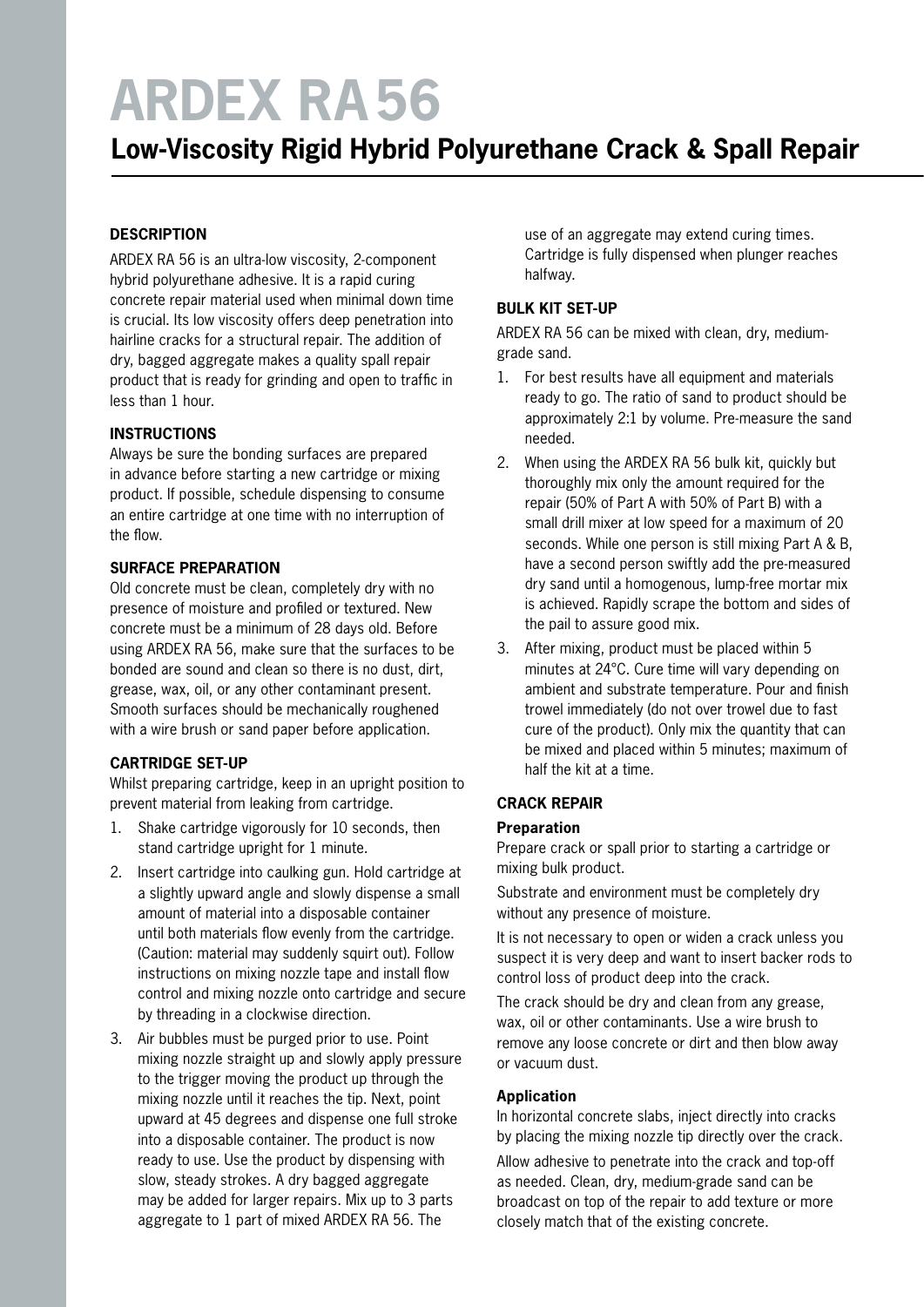For larger, deeper cracks, insert backer rods or a layer of sand to eliminate excessive loss of adhesive. The layer of product must still be at least 12mm deep on top.

It is important to keep adhesive flowing through the nozzle to prevent material from hardening. If material does harden in the nozzle, simply remove the hardened nozzle from the cartridge and replace with a new nozzle and repeat the cartridge balancing process (see Cartridge Set-up).

The repair will be tack-free in 12 – 20 minutes at 24°C. Excess material may be removed shortly after application by scraping or levelling with a blade. The crack surface may be ground smooth one hour after application.

Allow material to fully cure before subjecting repaired area to any type of traffic (approximately 1 hour).

#### **SPALL REPAIR**

#### **Preparation**

A dry diamond blade or tuck point blade may be used to prepare the spall and create a clean surface for bonding. A wire brush or twisted wire wheel may be used to remove any loose concrete or dirt.

The edges must be a 90° angle to the surface to avoid a feathered edge, which would leave the edges of concrete unprotected.

Using compressed air or a vacuum, blow out or remove all dust, dirt, debris, oil and any other contaminate from the crack.

Minimum spall depth should be 12mm.

#### **Application**

ARDEX RA 56 can be mixed with clean, dry, mediumgrade sand.

For best results have all equipment and materials ready to go. The ratio of sand to product should be approximately 2:1 by volume. Pre-measure the sand needed.

After mixing, product must be placed within 5 minutes at 24°C, sooner in warmer temperatures. Pour and finish trowel immediately (do not over trowel due to fast cure of product).

- Only mix the quantity that can be mixed and placed within 5 minutes.
- Repairs from a minimum of 12mm to a maximum of 75mm.

#### **CURING**

ARDEX RA 56 is ready for grinding and open to traffic in 1 hour.

#### **APPLICATION TEMPERATURE**

Substrate and ambient air temperature should be between -18°C and 46°C. When the work environment or substrate falls below 21°C, condition the product to 21°C – 24°C prior to use. Cold product will react (cure) slower.

#### **CLEAN UP**

Clean tools and equipment with solvent such as white spirits, mineral turps or aerosol dewatering agent or lubricant. Do not allow epoxy to harden on equipment.

#### **COVERAGE**

Coverage varies with depth of fill area.

#### **PACKAGING**

ARDEX RA 56 is sold in a 254 mL cartridge and a 7.5 L Bulk Kit.

#### **SHELF LIFE**

12 months. If recapped and stored properly, product may be reused.

#### **PLEASE PAY ATTENTION TO THE FOLLOWING**

ARDEX RA 56 is a moisture sensitive product (can be exposed to moisture once cured). Substrate must be DRY prior to use. Do not reuse mixing nozzles when working with multiple cartridges. Do not attempt to force adhesive out of a hardened mixing nozzle. Use a new mixing nozzle to avoid rupturing the set or causing improper mixing. If a leak should develop, discontinue use immediately and continue to work with a new cartridge and nozzle. Colour changes during cure from black to light grey. Product may develop a greenish tint after cure due to UV exposure. Coating with a solvent based stain, paint or Industrial grade primer is an option for aesthetics. Always run a test area prior to full application of any coating to check for compatibility. Do not thin with solvents, as this will prevent cure.

#### **Note**

Product will change colour in exterior applications; more aesthetic results can be obtained by painting or coating.

#### **SAFETY PRECAUTION**

This product is considered hazardous. Harmful by inhalation. Irritating to eyes, respiratory system and skin. May cause SENSITISATION by inhalation and skin contact.